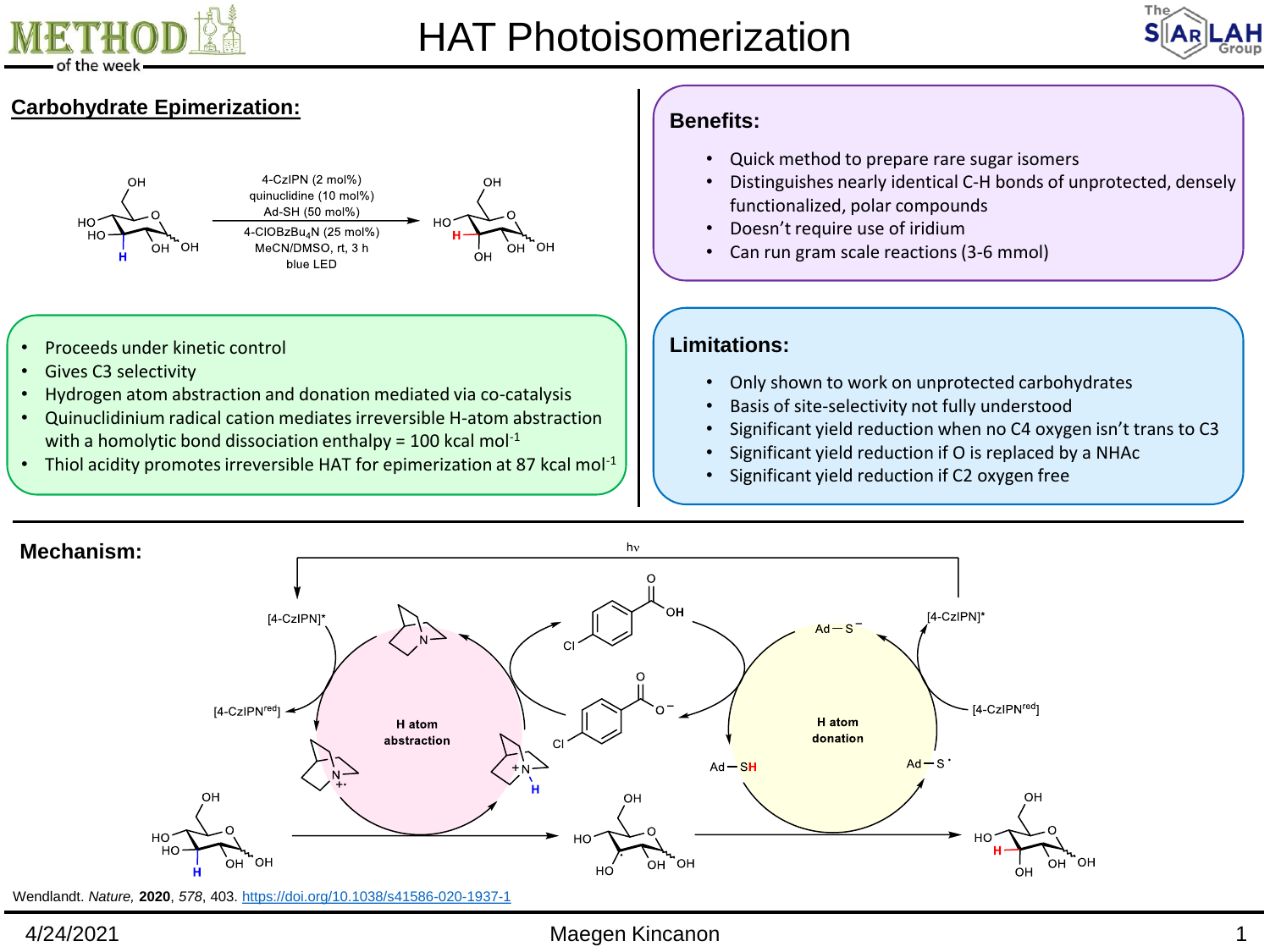



# **Substrate Scope: Reaction Set-up: Reaction Set-up: Reaction Set-up: Reaction Set-up:**



- Observed diastereomer ratios in agreement with calculated relative stability of the two
- Thiophenyl radical undergoes reversible polarity matched HAT made possible by both bond dissociation energies being approximately 79 kcal mol -1

Mayer, Ellman, and Houk. *JACS,* **2021**, *143*, 126. <https://doi.org/10.1021/jacs.0c11911>

## 4/24/2021 Maegen Kincanon 2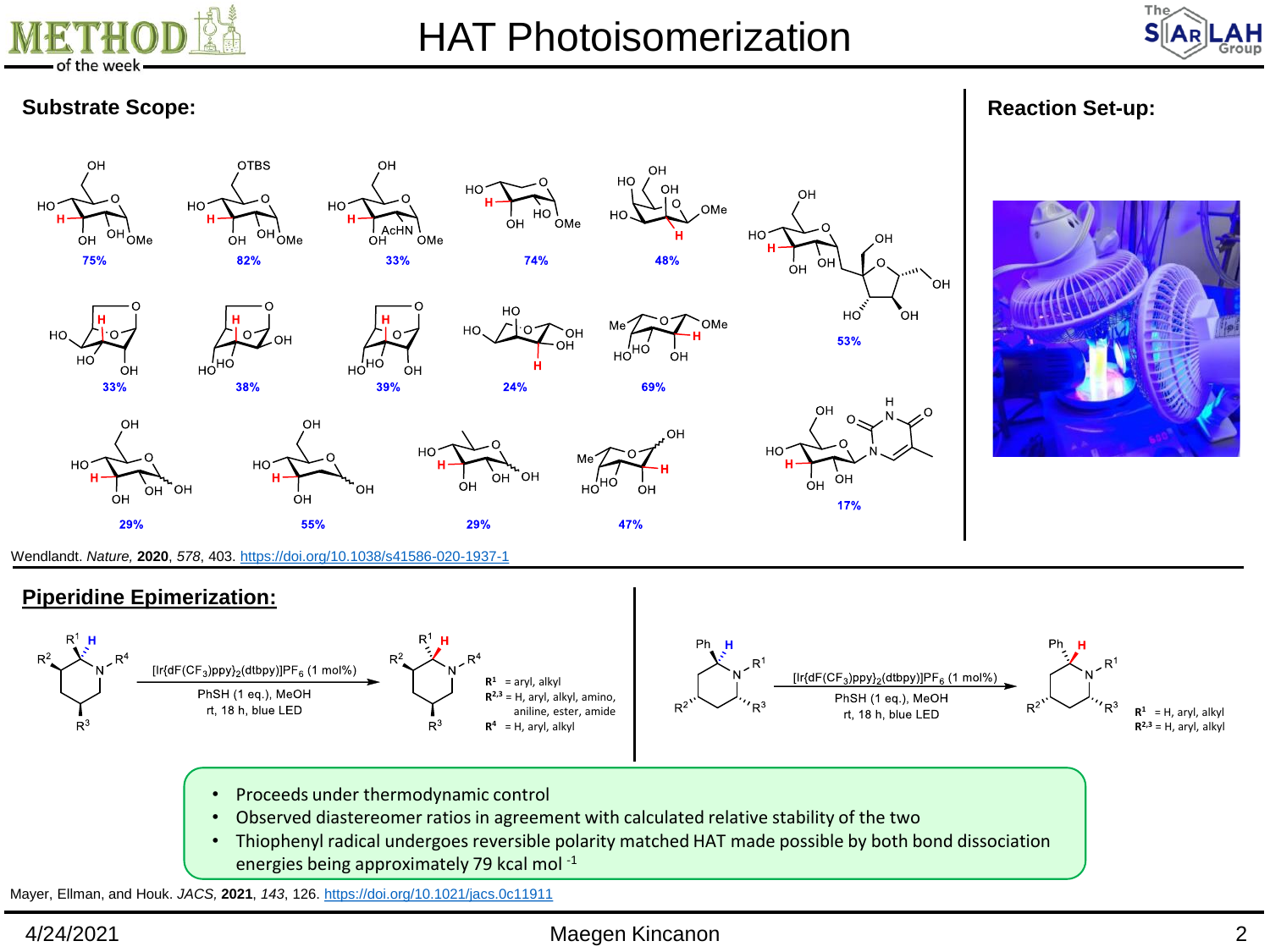



- Rapid access to more stable isomer
- Allows for use of electron rich and electron deficient aryl substituents
- $\cdot$   $\alpha$ -epimerization works for 2,3-disubstituted and 2,5-disubstituted piperidines
- Displays epimerization of *syn* contra-thermodynamic piperidines

# **Benefits: Limitations:**

- Method specific for α-amino epimerization
- Uses iridium
- Only shown on mg scales (up to 1 mmol)



Mayer, Ellman, and Houk. *JACS,* **2021**, *143*, 126. <https://doi.org/10.1021/jacs.0c11911>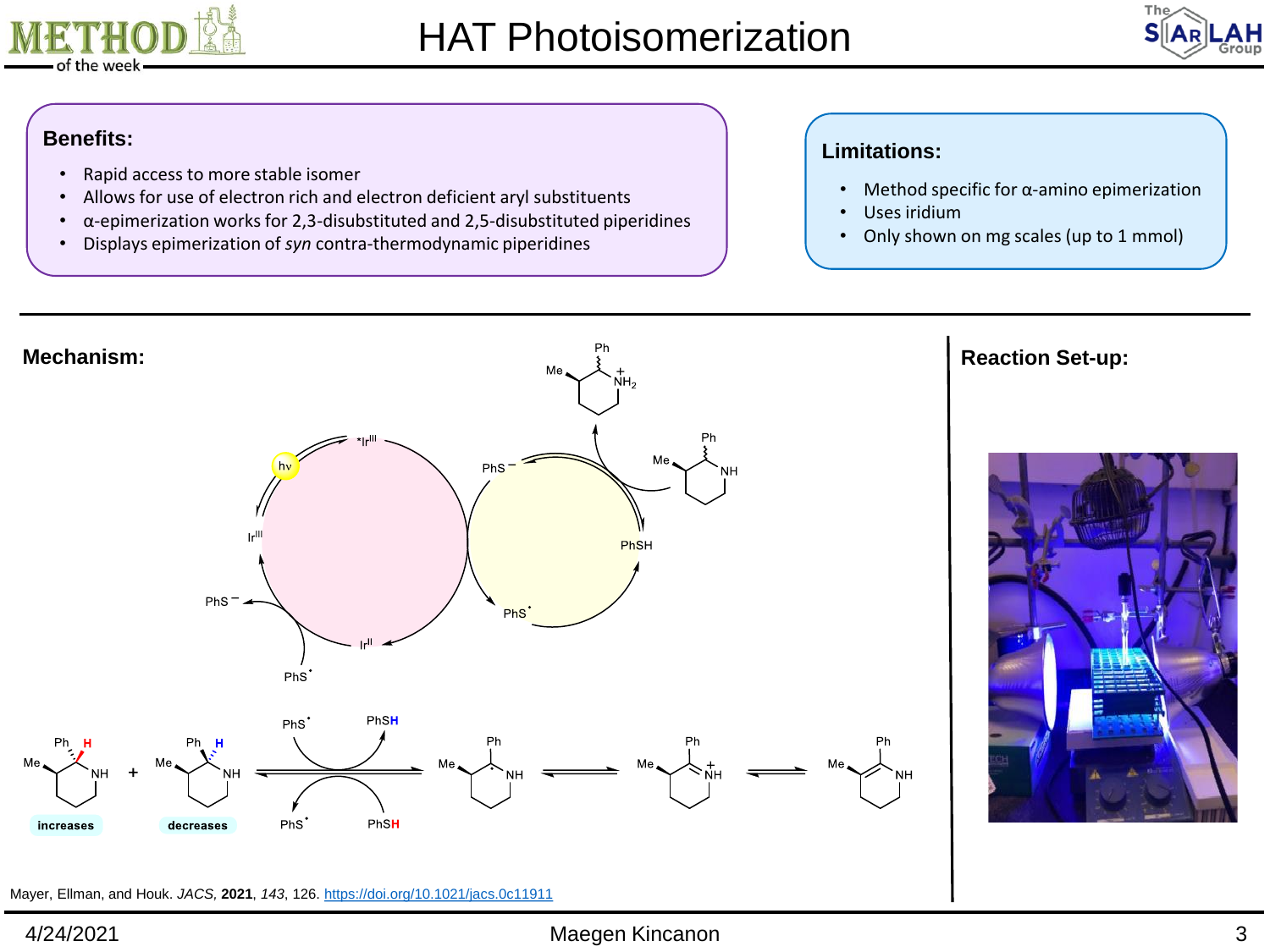



## **Substrate Scope:**



## **Cyclic Urea Epimerization:**



 $HN$  $NBu<sub>4</sub>$ ി **NHBoc**  $\Omega$  $NMe<sub>2</sub>$ B A

- Proceeds under thermodynamic control
- Observed stereoselectivity product of enantiomeric ratios of proton transfer and HAT steps

Miller and Knowles. *Science,* **2019** *366*, 364.<https://doi.org/10.1126/science.aay2204>

#### 4/24/2021 Maegen Kincanon 4